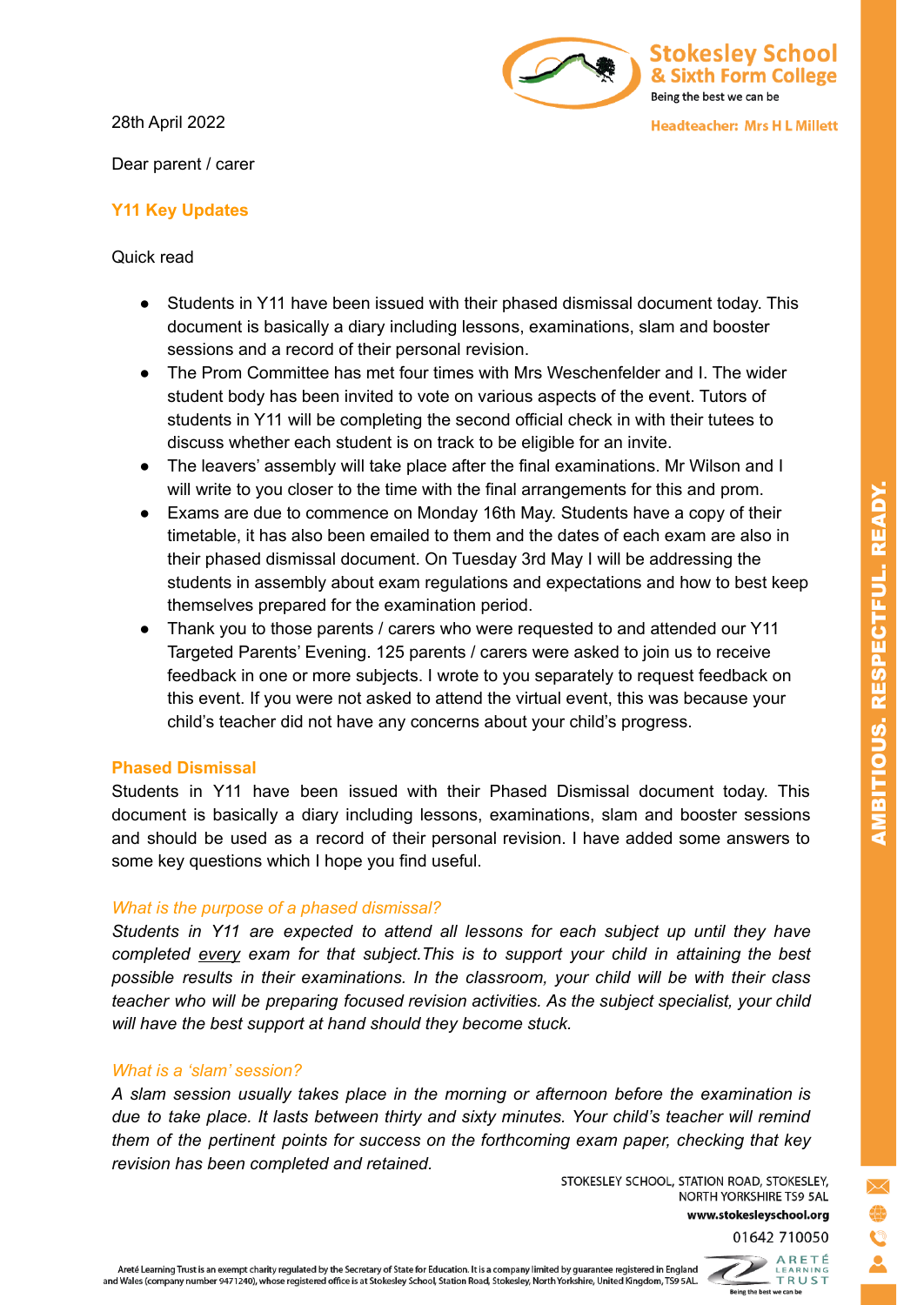

#### **Headteacher: Mrs H L Millett**

#### *What is a 'booster' session?*

*A booster session takes place just before the exam. It allows your child the opportunity to access last minute support - whether that is last minute checks on subject related facts and tips or pastoral support to help calm your child's nerves.*

#### *How can I help with my child's planning for the remaining weeks?*

*Ensure your child is completing their own personal revision to boost all the support they are receiving in school. Help them plan their revision if they are struggling and if you need any help, please refer to our [Parental](https://www.stokesleyschool.org/key-information/exam-information/) Support area on our website which I directed you to in my last correspondence. Ensure they are also having some 'downtime' - it is essential for their mental health and well-being that they sleep and eat properly, as well as spending time enjoying their chosen hobbies.*

#### *How has my child been informed about this process?*

*Your child has been informed about the process and expectations in the examinations through assemblies. They will also have a follow up assembly with me next Tuesday. Students have also been given information about revision strategies through LIFE and in lessons. Finally, they have had specific time in tutor time to complete their documentation.*

#### *Why do we not allow students to revise from home throughout the exam period?*

*There are many distractions at home - mobile phones, access to social media, watching the television and playing games consoles. These are all removed in school. The government also promotes students attending school for this support to avoid students going back over at the last hurdle. There is also the aforementioned benefit of having their class teacher on-hand.*

#### **Prom**

The Prom Committee has met four times with Mrs Weschenfelder and I; the wider student body has also been invited to vote on various aspects of the event. Tutors of students in Y11 will be completing the second official check in with their tutees to discuss whether each student is on track to be eligible for an invite, which the vast majority are.

#### **Leavers Celebration Assembly**

Leavers' assembly will take place after the final examinations have taken place. Mr Wilson and I will write to you closer to the time with the final arrangements for this and prom.

#### **Examinations**

Your child will be issued with their personal timetable to add to their phased dismissal document next Tuesday. This is to give them time to check for any issues - which we are not expecting. If they do think there is a problem, they should contact Mrs D. Darby, Examinations Officer, via [d.darby@stokesleyschool.org](mailto:d.darby@stokesleyschool.org)

For ease, I have added the link to the summer timetable again for Y11 [examinations](https://drive.google.com/file/d/16KNNAVqdVwkpu1GZ_-eBnLPJgjg6N938/view?usp=sharing).

STOKESLEY SCHOOL, STATION ROAD, STOKESLEY, NORTH YORKSHIRE TS9 5AL www.stokesleyschool.org AMBITIOUS. RESPECTFUL. READY.

Areté Learning Trust is an exempt charity regulated by the Secretary of State for Education. It is a company limited by guarantee registered in England and Wales (company number 9471240), whose registered office is at Stokesley School, Station Road, Stokesley, North Yorkshire, United Kingdom, TS9 5AL.